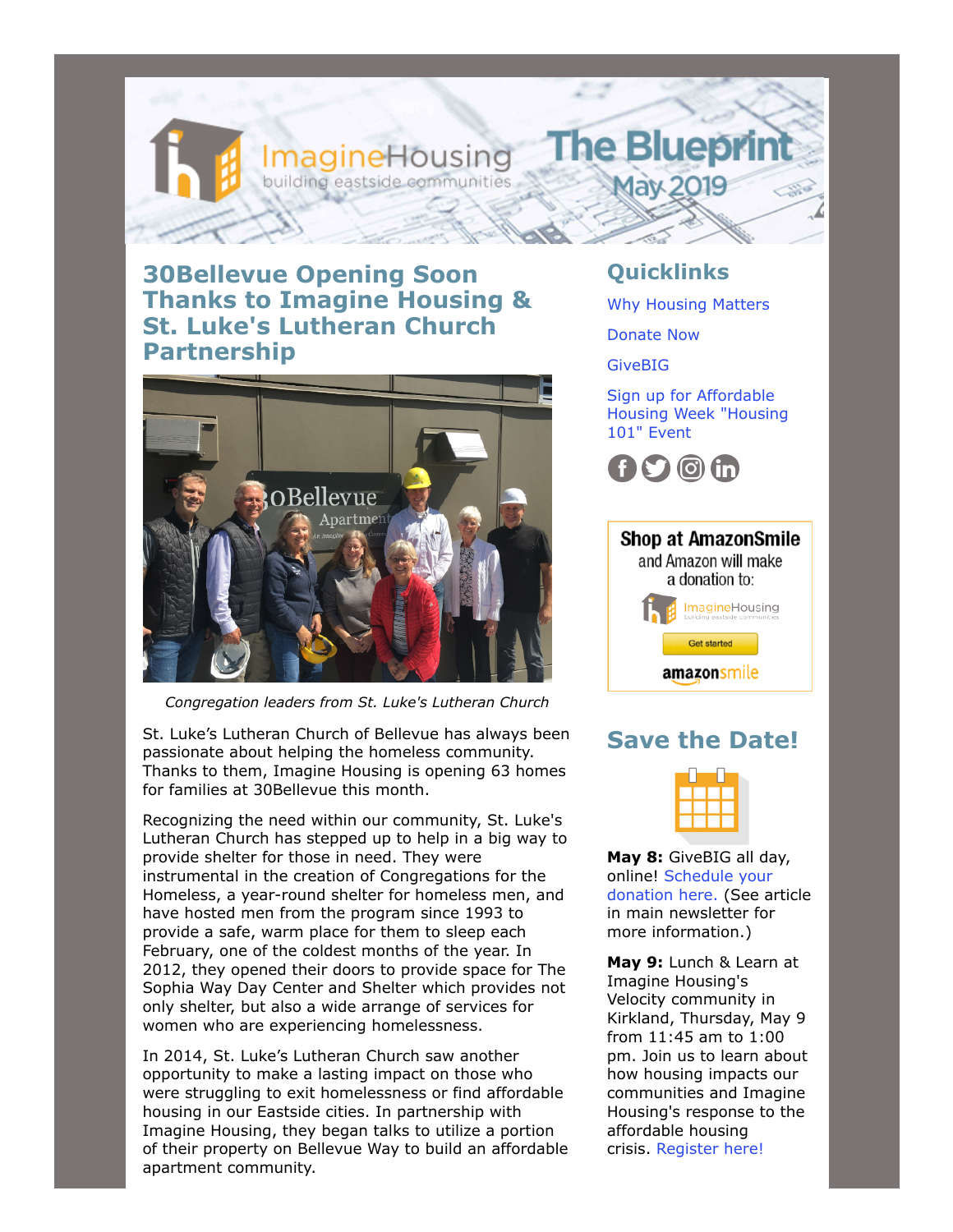Today, that dream is a reality and 30Bellevue is opening this month with 63 new apartment homes. The property was designed to support families, with half of the units designated for those exiting homelessness. The church continues to support the project by providing basic needs items, meals, and a handmade quilt for each new home.



*Quilts made by St. Luke's congregation members for the new residents of 30Bellevue*

We at Imagine Housing are grateful to St. Luke's for their vision and their help to provide hope and support for those in need in our community. They are a true role model for real change in the community.

## **GiveBIG is Tomorrow, May 8!**

GiveBIG to support the creation of affordable homes on the Eastside!

You don't have to wait until tomorrow. You can preschedule your GiveBIG donation right now by going to [www.givebig2019.org/imagine-housing.](https://www.givebig2019.org/imagine-housing) Your card will be charged on May 8.

Together, we can make real change and provide affordable housing to our most vulnerable community members. Together, we can reach the Imagine 1000 goal of housing 1,200 more people by having 1,000 apartments by 2022.

Thanks to people like you who have donated, we will be opening 30Bellevue, but there is still more work to do!

Your donation to GiveBIG this year will help us plan for Esterra Park Block 6B, which will integrate affordable housing in the new master development near the Redmond Microsoft campus.

**May 13 - 17**: Affordable Housing Week. Join us **May 15** for a special event! [Register here.](https://www.eventbrite.com/e/affordable-housing-101-why-is-it-so-dang-hard-tickets-60266621086?aff=efbeventtix) (See article in main newsletter for more information.)

**June 3:** Our Homes, Our Voices Week of Action will have a local event at the Edmonds library Monday, June 3, from 6:30 pm - 8:00 pm. The panel discussion is called "Where Will We All Live? A Conversation About Housing and Homelessness." [Click here](https://sno-isle.libnet.info/event/1877298) to learn more.

**June 6:** Come hear your neighbors tell "Stories About Home," Thursday, June 6, at 6:30 p.m. at Seattle University's Pigott Auditorium. This free event is hosted by The Seattle Times Project Homeless in partnership with Seattle University's Project on Family Homelessness and The Seattle Public Library. Like last year's event, it's a night of personal stories of homelessness, told in the Ignite style of 20 slides, 15 seconds per slide. Storytellers will be announced Monday, May 6 and registration opens that day [here.](https://www.eventbrite.com/e/stories-about-home-tickets-61327138121) Bring a friend, family member, or colleague who wants to understand why you do this work.

#### **Oct 2:** Save the date for [Raise the Roof! Join](https://imaginehousing.org/raise-the-roof/)

Imagine Housing Wednesday, October 2, 2019 from 5:30pm – 8:30pm at the Pickering Barn in Issaquah for a fun-filled night with local chefs, wineries, distilleries, and breweries all coming together to celebrate our work to create affordable apartment homes in our community. Additional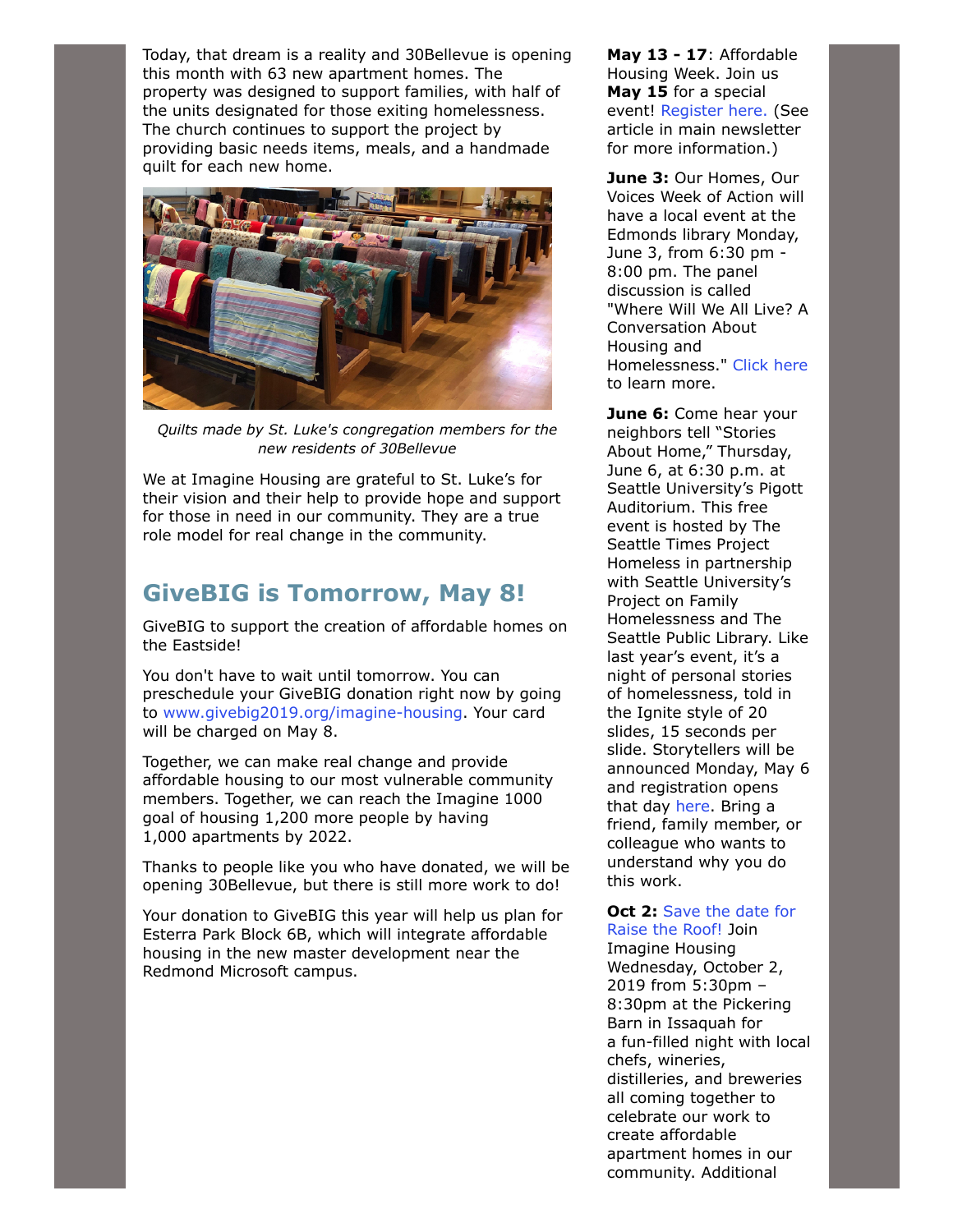$Tnan \ge yocf$  for  $M_{U}$ nome D #GiveBIG TODAY

in this newsletter and on our website.

details will be announced





# **Affordable Housing 101: Why is it so dang hard?**



Join us on Wed, May 15, 2019, from 6 - 8 pm at Holy Spirit Lutheran Church - Kirkland for a "head and heart" experience.

Hear stories and engage in small groups discussions with experts on both sides of the crisis -- those working to create more affordable housing on the Eastside and those who are in need of it.

King County Housing Authority will be kicking off the event, providing an overview of what affordable housing looks like on the Eastside and beginning our discussion.

### **REGISTER NOW**

Please join us - all are welcome. Light dinner and refreshments will be provided!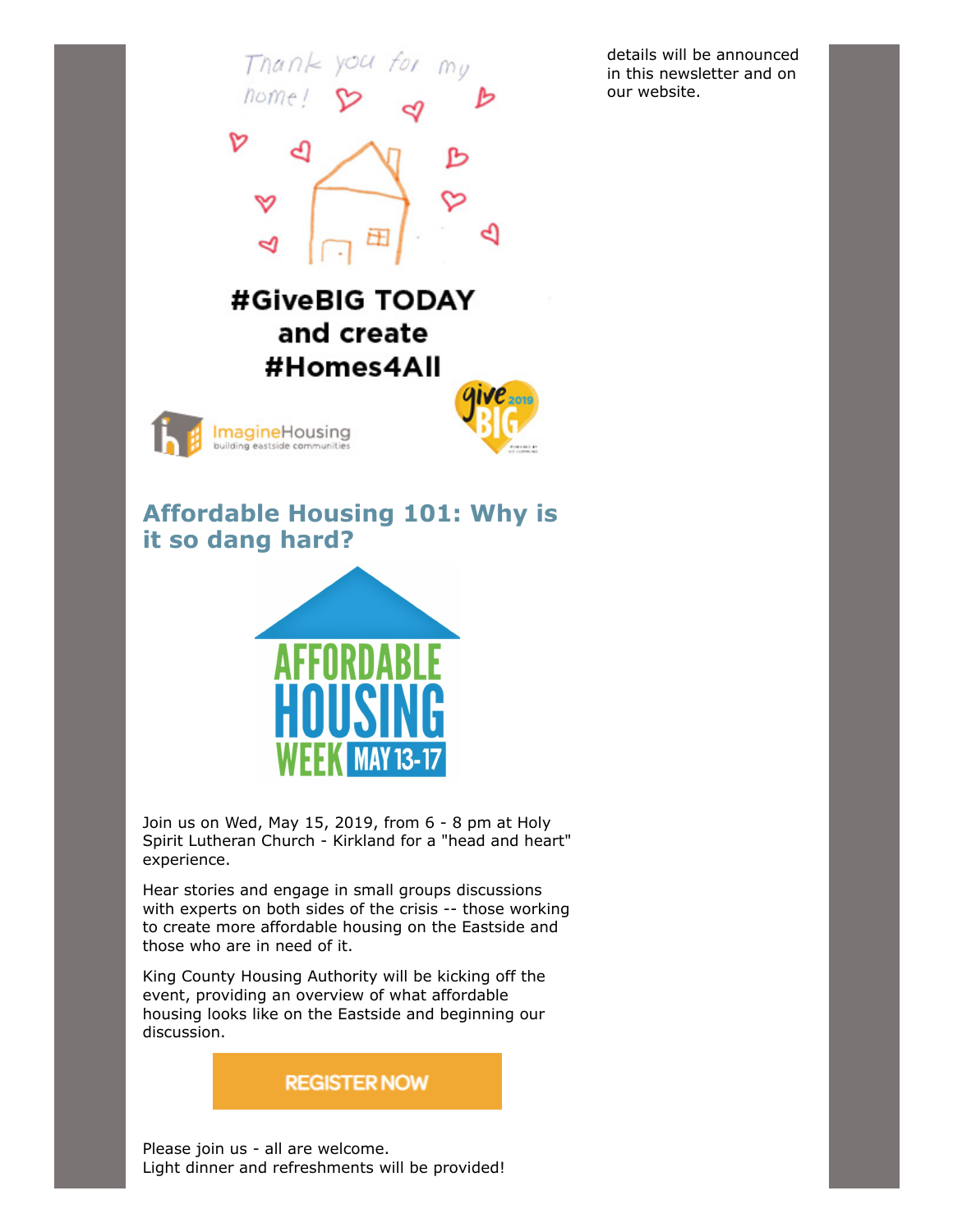Register by clicking the orange button above.

Sponsored by a coalition of Eastside providers (Attain Housing, Imagine Housing, Lifewire and The Sophia Way) and Tech 4 Housing, an advocacy champion.

Interested in more events happening during Affordable Housing Week? Check out [HDC's website](https://www.housingconsortium.org/affordable-housing-week/)!

### **Housing Advocacy Wins Intersect with Public Opinion on Affordable Housing**

The 105-day legislative session adjourned at midnight on Sunday, April 29 to some major affordable housing successes, with laws enacted that touch everyday life across the state. Housing advocates across the state are celebrating the wins:

- \$175 million invested in the Housing Trust Fund, estimated to build nearly 5,000 more permanently affordable homes across the state
- the passage of HB 1406, which will allow local governments to choose to retain a portion of the state sales tax they already collect to build affordable homes
- the passage of SB 5600 which reforms eviction laws to provide more protection to tenants
- and an increase of \$14.5 million to the Housing and Essential Needs program, which will help more than 1,000 people avoid homelessness.

People across the state, including you, our wonderful newsletter readers, made their voices heard by contacting representatives and advocating for housing justice. You also educated your fellow community members by talking about the importance of affordable housing. Every time you talk to someone about housing, you advocate!

On March 28, the Opportunity Starts at Home campaign released the results of a national public opinion poll, the first in several years, to determine the extent to which the public considers affordable housing to be a problem in their communities. The poll is important because it will help inform lawmakers and policymakers about how the public views affordable housing.

With four in 10 Americans saying they spend more than 30% of their household income on rent or mortgage, the importance of communities having affordable, quality rental housing is recognized almost universally.